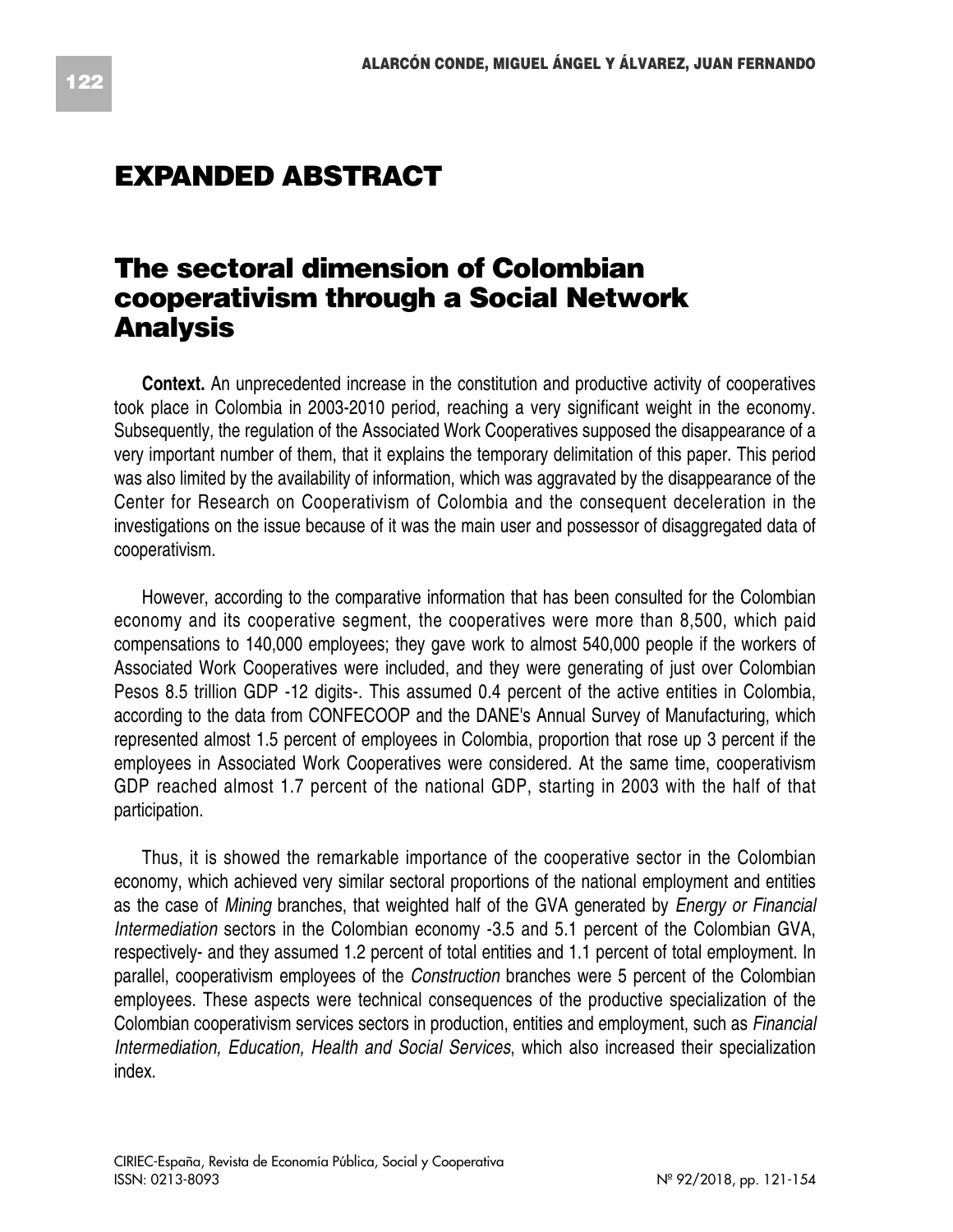## **LA DIMENSIÓN SECTORIAL DEL COOPERATIVISMO COLOMBIANO A TRAVÉS DE UN ANÁLISIS DE REDES**

**Methods.** It is possible to study what extent it is possible to create an intersectoral relations network as a centralized structure through the Social Networks Analysis. On this issue, three indicators bring us the required knowledge: *density*, the percentage of the links over the possible -total- relationships; *cohesion*, defined in theory of networks as the effort to relate between nodes, what determines the number of relationships on the shortest path between two nodes; and the degree of centralization *-Network Centralization Index, NCI-* which is the variability in degrees as a percentage of the maximum centralization; that is to say, in relation to the star network structure, that shows the maximum power of a single productive sector.

*Graph Theory* principles allow us to observe the differences between the national and cooperativism networks (inter-sectoral relations) in order to determine the power of certain productive sectors or the meaning of the centrality and centralization indicators in them. Always under a different approach, which could enrich the conventional interpretation with the *(Social Networks) Graphs* and their indicators.

In addition, the intermediate position of a productive sector between other sectors means their power over the transactions between non-adjacent branches; that is to say, counting relations between two sectors not directly related. Thus, the indicator reflects the power of the mostly intermediary productive branch, either to spread their beneficial or damaging effects. The *Financial Intermediation* is a good example of a sector with intermediary power, which would reach alternative consequences according to growth or recessive dynamics.

**Results and future research.** On a sector basis, the Colombian cooperativism was concentrated in *Education, Health and Other Personal and Community Services, Financial Intermediation and Trade and Hospitality*: they obtained almost 75 percent of GVA and employment, while the same national sectors contributed to those indicators between 40 and 50 percent. Moreover, the cooperative concentration grew in *Manufacturing, Financial Intermediation and Education, Health and Other Personal and Community Services*.

Furthermore, if it is compared the structures of intersectoral relations between total economy and cooperativism in the period we find some differences although the *motor branches* are the same: *Manufacturing, Construction, Trade and Hospitality and Transport and Communications.* However, the cooperative sectors were adapted to business cycle and increased their participations, especially in *Trade and Hospitality* branches.

In parallel, the cooperatives of the *Financial Intermediation* sector had -and they have- a considerable weight, both in the cooperativism and in the same national sector. Moreover, they increased their participations, both in the cooperativism and in the national sectors, and they maintained their backward and forward effects below the average of the Cooperative sector, as the case of the national *Financial Intermediation* sector.